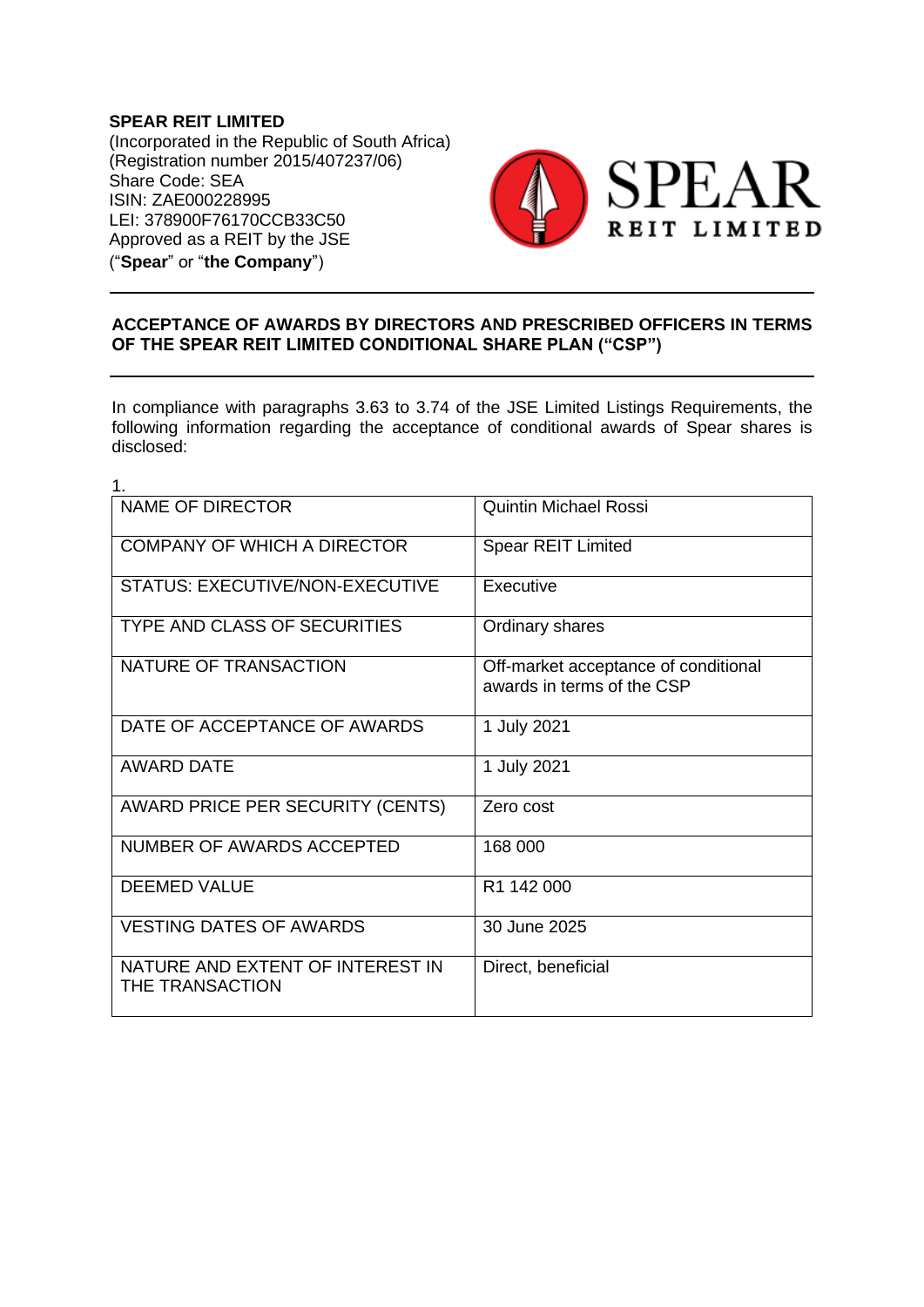| 2.                                                  |                                                                    |
|-----------------------------------------------------|--------------------------------------------------------------------|
| <b>NAME OF DIRECTOR</b>                             | Christiaan Barnard                                                 |
| <b>COMPANY OF WHICH A DIRECTOR</b>                  | <b>Spear REIT Limited</b>                                          |
| STATUS: EXECUTIVE/NON-EXECUTIVE                     | Executive                                                          |
| <b>TYPE AND CLASS OF SECURITIES</b>                 | Ordinary shares                                                    |
| NATURE OF TRANSACTION                               | Off-market acceptance of conditional<br>awards in terms of the CSP |
| DATE OF ACCEPTANCE OF AWARDS                        | 1 July 2021                                                        |
| <b>AWARD DATE</b>                                   | 1 July 2021                                                        |
| AWARD PRICE PER SECURITY (CENTS)                    | Zero cost                                                          |
| NUMBER OF AWARDS ACCEPTED                           | 168 000                                                            |
| <b>DEEMED VALUE</b>                                 | R1 142 400                                                         |
| <b>VESTING DATES OF AWARDS</b>                      | 30 June 2025                                                       |
| NATURE AND EXTENT OF INTEREST IN<br>THE TRANSACTION | Direct, beneficial                                                 |

| 3.                                                     |                                                                    |
|--------------------------------------------------------|--------------------------------------------------------------------|
| NAME OF PRESCRIBED OFFICER                             | <b>Clifford Wade Toerien</b>                                       |
| <b>COMPANY OF WHICH A PRESCRIBED</b><br><b>OFFICER</b> | <b>Spear REIT Limited</b>                                          |
| <b>TYPE AND CLASS OF SECURITIES</b>                    | Ordinary shares                                                    |
| NATURE OF TRANSACTION                                  | Off-market acceptance of conditional<br>awards in terms of the CSP |
| DATE OF ACCEPTANCE OF AWARDS                           | 2 July 2021                                                        |
| <b>AWARD DATE</b>                                      | 1 July 2021                                                        |
| <b>AWARD PRICE PER SECURITY (CENTS)</b>                | Zero cost                                                          |
| NUMBER OF AWARDS ACCEPTED                              | 168 000                                                            |
| <b>DEEMED VALUE</b>                                    | R1 142 000                                                         |
| <b>VESTING DATES OF AWARDS</b>                         | 30 June 2025                                                       |
| NATURE AND EXTENT OF INTEREST IN<br>THE TRANSACTION    | Direct, beneficial                                                 |